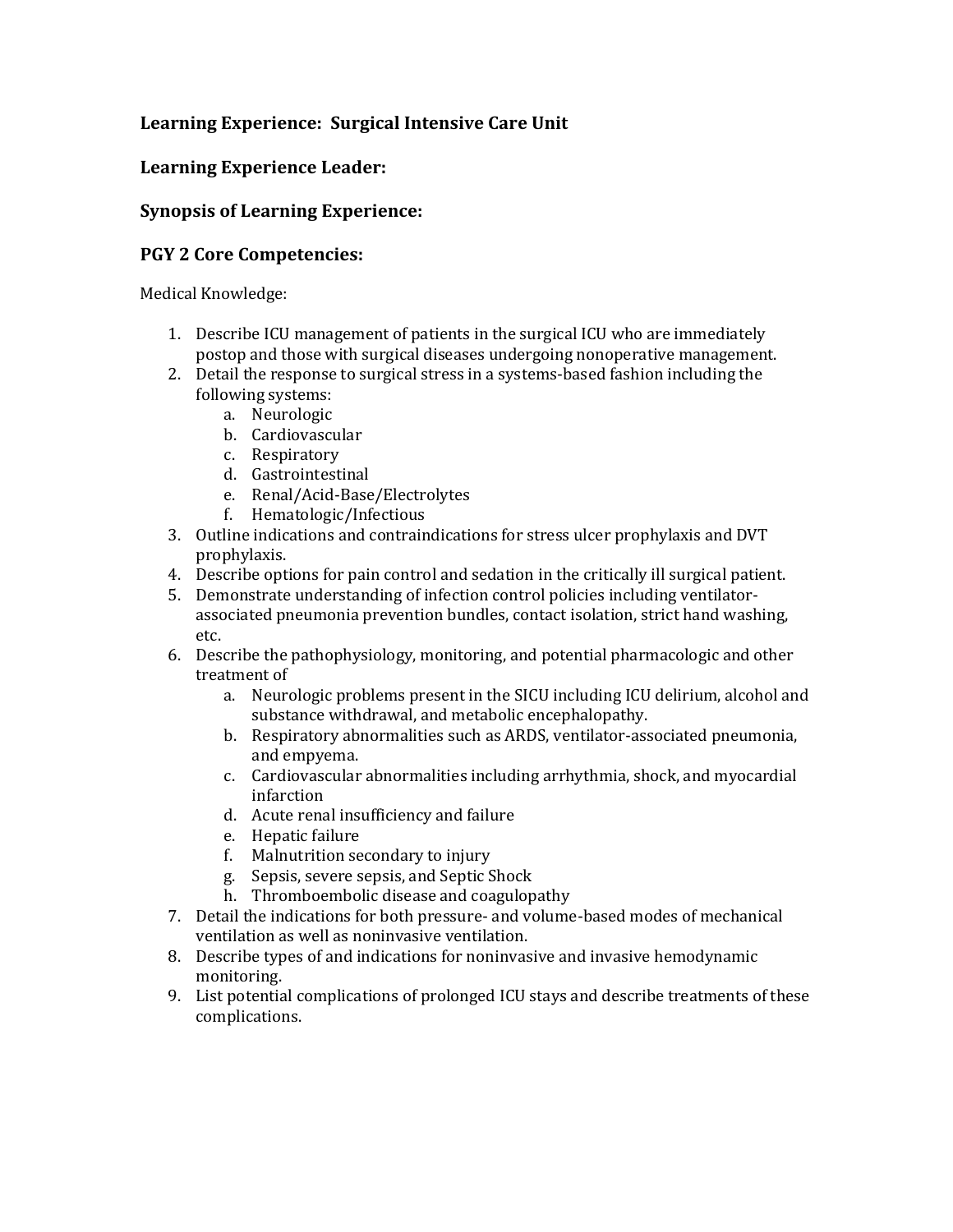Patient Care:

- 1. Direct all surgical management of patients in the ICU, including taking direct responsibility for admission and discharge.
- 2. Manage invasive hemodynamic monitoring, interpret the data obtained, and manipulate the hemodynamic variables toward calculated goals.
- 3. Demonstrate expertise in airway management including endotracheal intubation and adjuncts for airway control
- 4. Demonstrate the ability to manage various methods of invasive and non-invasive mechanical ventilation
- 5. Manage the following situations:
	- a. Multiple organ system failure; providing support for failing, failed, or normal organs
	- b. Life threatening surgical infections (e.g., ascending myonecrosis or gangrene)
	- c. Shock
	- d. Renal failure
	- e. Nutritional failure
	- f. Liver failure
- 6. Place emergency transvenous/transthoracic access for cardiac pacing.
- 7. Manage the nutritional and metabolic components of the patient's illness.
- 8. Demonstrate the ability to evaluate the abdomen in the ICU using physical examination and diagnostic testing modalities
- 9. Utilize gastrointestinal intubation and endoscopic techniques in the management of the critically ill patient.

Practice Based Learning:

- 1. Develop an understanding of the literature regarding ICU treatment of surgical patients.
- 2. Seek out peer-reviewed sources when confronted with treatment dilemmas.

Interpersonal and Communication Skills:

- 1. Develop presentation skills in order to convey information about even complex ICU patients in a clear, concise manner.
- 2. Communicate well with fellow residents and ICU fellow regarding patient events in order to provide continuity of care.
- 3. Actively invest in medical student education and involve them in patient care as appropriate.
- 4. Practice effective interactions with physicians from the primary team and other services as well as other members of the healthcare team.

Professionalism:

1. Demonstrate a commitment to being a part of the SICU team by delivering excellent patient care.